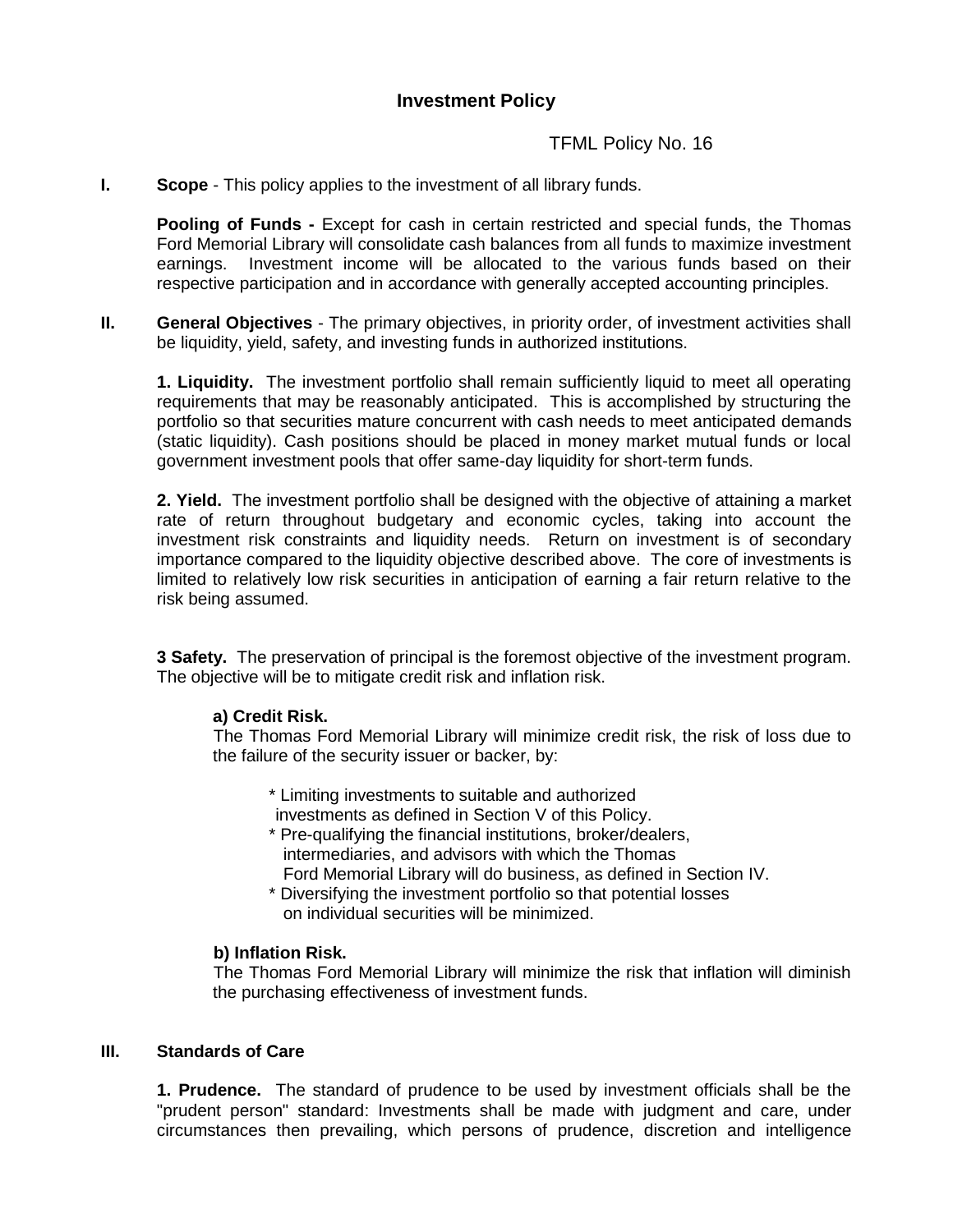exercise in the management of their own affairs, not for speculation, but for investment, considering the probable safety of their capital as well as the probable income to be derived.

This standard shall be applied in the context of managing an overall portfolio. Investment officers and employees acting in accordance with written procedures and this investment policy and exercising due diligence shall be relieved of personal responsibility for an individual security's credit risk or market price changes, provided deviations from expectations are reported in a timely fashion and the liquidity and the sale of securities are carried out in accordance with the terms of this policy.

**2. Ethics and Conflicts of Interest.** Officers and employees involved in the investment process shall refrain from personal business activity that could conflict with the proper execution and management of the investment program, or that could impair their ability to make impartial decisions. Employees and investment officials shall disclose any material interests in financial institutions with which they conduct business. They shall further disclose any personal financial/investment positions that could be related to the performance of the investment portfolio. Employees and officers shall refrain from undertaking personal investment transactions with the same individual with whom business is conducted on behalf of the Thomas Ford Memorial Library.

**3. Delegation of Authority.** Authority and responsibility to manage the investment program is granted to the Thomas Ford Memorial Library Treasurer by the Library Board of Trustees who shall be deemed the Chief Investment Officer. The Thomas Ford Memorial Library Treasurer shall act in accordance with established written procedures and internal controls for the operation of the investment program consistent with this investment policy. Procedures should include references to: safekeeping, delivery vs. payment, investment accounting, repurchase agreements, wire transfer agreements, and collateral/depository agreements. No person may engage in an investment transaction except as provided under the terms of this policy and the procedures established by Thomas Ford Memorial Treasurer. The Thomas Ford Memorial Library Treasurer shall be responsible for all transactions undertaken and shall establish a system of controls to regulate the activities of subordinate officials. Village of Western Springs Finance Director/Village Manager and any authorized consultants approved by the Library Board are given authority to execute investments as directed by the Library Treasurer under this policy.

## **IV. Safekeeping and Custody**

**1. Authorized Financial Dealers and Institutions.** A list of financial institutions authorized to provide investment services will be maintained by the Village and reviewed by the Treasurer. In addition, a list also will be maintained of approved security broker/dealers selected by creditworthiness (e.g. a minimum capital requirement of \$10,000,000 and at least five years of operation). These may include "primary" dealers or regional dealers that qualify under Securities and Exchange Commission (SEC) rule 15C3-1 (uniform net capital rule).

All financial institutions and broker/dealers who desire to become qualified for investment transactions must supply the following as appropriate:

\*Three (3) years of audited financial statements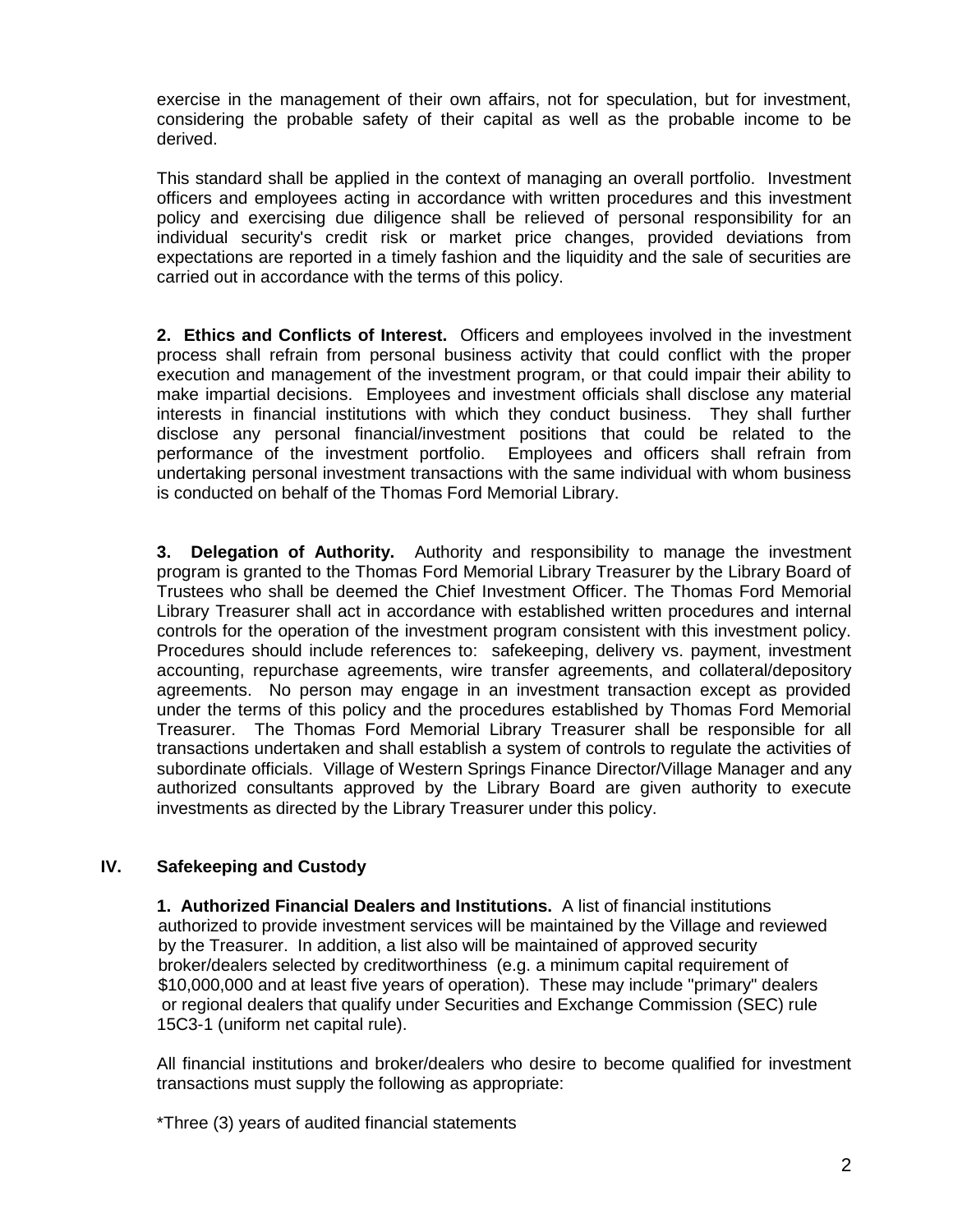\*Proof of National Association of Securities Dealers (NASD) certification

- \*Proof of state registration
- \*Completed Broker/dealer questionnaire
- \*Certification of having read and understood and agreeing to comply with the Thomas Ford Memorial Library investment policy

\*If applicable, results of the financial institution's latest stress test

An annual review of the financial condition and registration of qualified financial institutions and broker/dealers will be conducted by the Thomas Ford Memorial Library Treasurer.

From time to time, the Thomas Ford Memorial Library Treasurer may choose to invest in instruments offered by minority and community financial institutions. In such situations, a waiver to the criteria under Paragraph 1 may be granted. All terms and relationships will be fully disclosed prior to purchase, approved by the Finance Committee, and should be consistent with state or local law. Purchases will be approved by the Finance Committee in advance.

**2. Internal Controls.** The Thomas Ford Memorial Library Treasurer is responsible for establishing and maintaining an internal control structure designed to ensure that the assets of the Thomas Ford Memorial Library are protected from loss, theft or misuse. The internal control structure shall be designed to provide reasonable assurance that these objectives are met. The concept of reasonable assurance recognizes that (1) the cost of a control should not exceed the benefits likely to be derived and (2) the valuation of costs and benefits require estimates and judgments by management.

Accordingly, the Finance Committee shall establish a process for an annual independent review by an external auditor to assure compliance with policies and procedures. The internal controls shall address the following points:

- \*Control of collusion
- \*Separation of transaction authority from accounting and recordkeeping
- \*Custodial safekeeping
- \*Avoidance of physical delivery securities
- \*Clear delegation of authority to subordinate staff members
- \*Written confirmation of transactions for investments and wire transfers
- \*Development of a wire transfer agreement with the lead bank and third party custodian.

**3. Delivery vs. Payment.** Where applicable, purchase transactions of securities not fully covered by FDIC insurance will be executed by delivery vs. payment (DVP) to ensure that securities are deposited in an eligible financial institution prior to the release of funds. In lieu of DVP, institutions holding securities must have a minimum of \$500,000 in SIPC coverage.

## **V. Suitable and Authorized Investments**

**1. Investment Types. Only investments c**onsistent with the Public Funds Investment Act 30-ILCS 235/1 et seq will be permitted by this policy.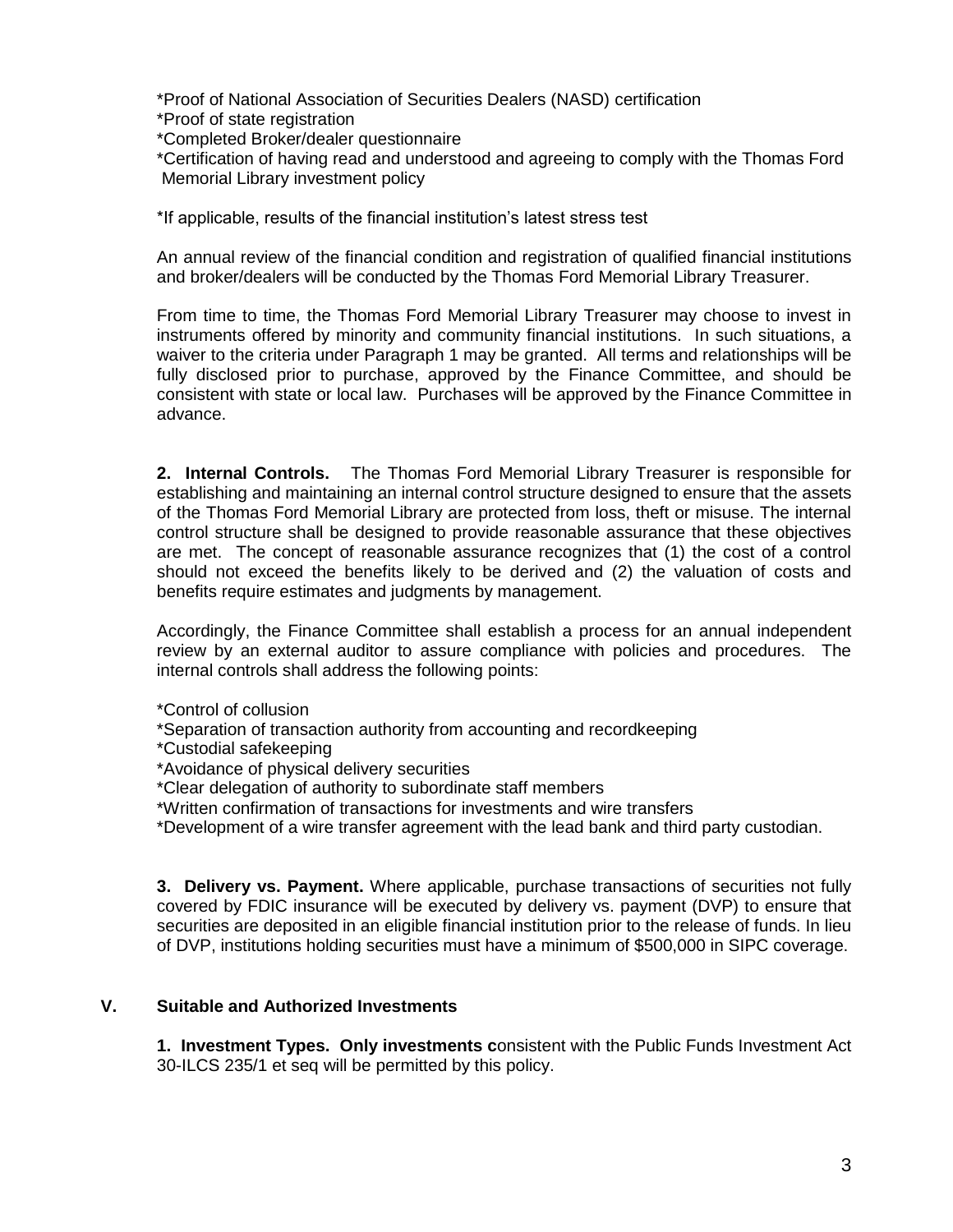**2. Collateralization.** It is the policy of the Library to require that funds on deposit be covered by FDIC insurance and/or SIPC. Some form of collateral must secure funds on deposit in excess of Banking Insurance Fund and Savings Association Insurance Fund limits. The Library will accept any of the following assets as collateral:

#### \*U.S. Government Securities

\*Obligations of Federal Agencies

The fair market value of collateral provided will be not less than 110% of the net amount of public funds secured. The ratio of fair market value of collateral to the amount of funds secured will be reviewed quarterly and additional collateral will be requested when the ratio declines below the level required. Pledged collateral will be held by the Thomas Ford Memorial Library or in safekeeping and evidenced by a safekeeping agreement. If collateral is held in safekeeping, it must be held by a third party or by an escrow agent of the pledging institution. Collateral agreements will be held in the Library's name and preclude the release of the pledged assets without an authorized signature from the Library, however they will allow for an exchange of collateral of like value.

**3. Repurchase Agreements.** The Thomas Ford Memorial Library may not purchase financial forward or futures, any leveraged investments, lending securities or reverse repurchase agreements. Repurchase agreements will only be purchased if specific securities are under the control of the Thomas Ford Memorial Library and in accordance with the Public Funds Investment Act.

## **VI. Investment Parameters**

**1. Diversification.** The investments shall be diversified by:

\*limiting investments to avoid overconcentration in securities from a specific issuer or business sector (excluding U.S. Treasury securities),

\*limiting investment in securities that have higher credit risks,

\*investing in securities with varying maturities, and

\*continuously investing a portion of the portfolio in readily available funds such as local government investment pools (i.e. Illinois Funds) and money market funds to ensure that appropriate liquidity is maintained in order to meet ongoing obligations.

**2. Maximum Maturities.** The Thomas Ford Memorial Library shall attempt to match its investments' maturity dates with anticipated cash flow requirements including current expenditures, future projects, and liability requirements. Reserve funds and other funds with longer-term investment horizons may be invested in securities with longer maturities as recommended by the Finance Committee and approved by the Board.

A portion of the portfolio should be continuously invested in readily available funds such as Illinois Funds, money market funds, or overnight repurchase agreements to ensure that appropriate liquidity is maintained to meet ongoing obligations.

## **VII. Reporting**

**1. Methods.** The Thomas Ford Memorial Library Treasurer or delegate shall prepare an investment report quarterly including a management summary that provides an analysis of the current investment portfolio and transactions made over the last quarter. This